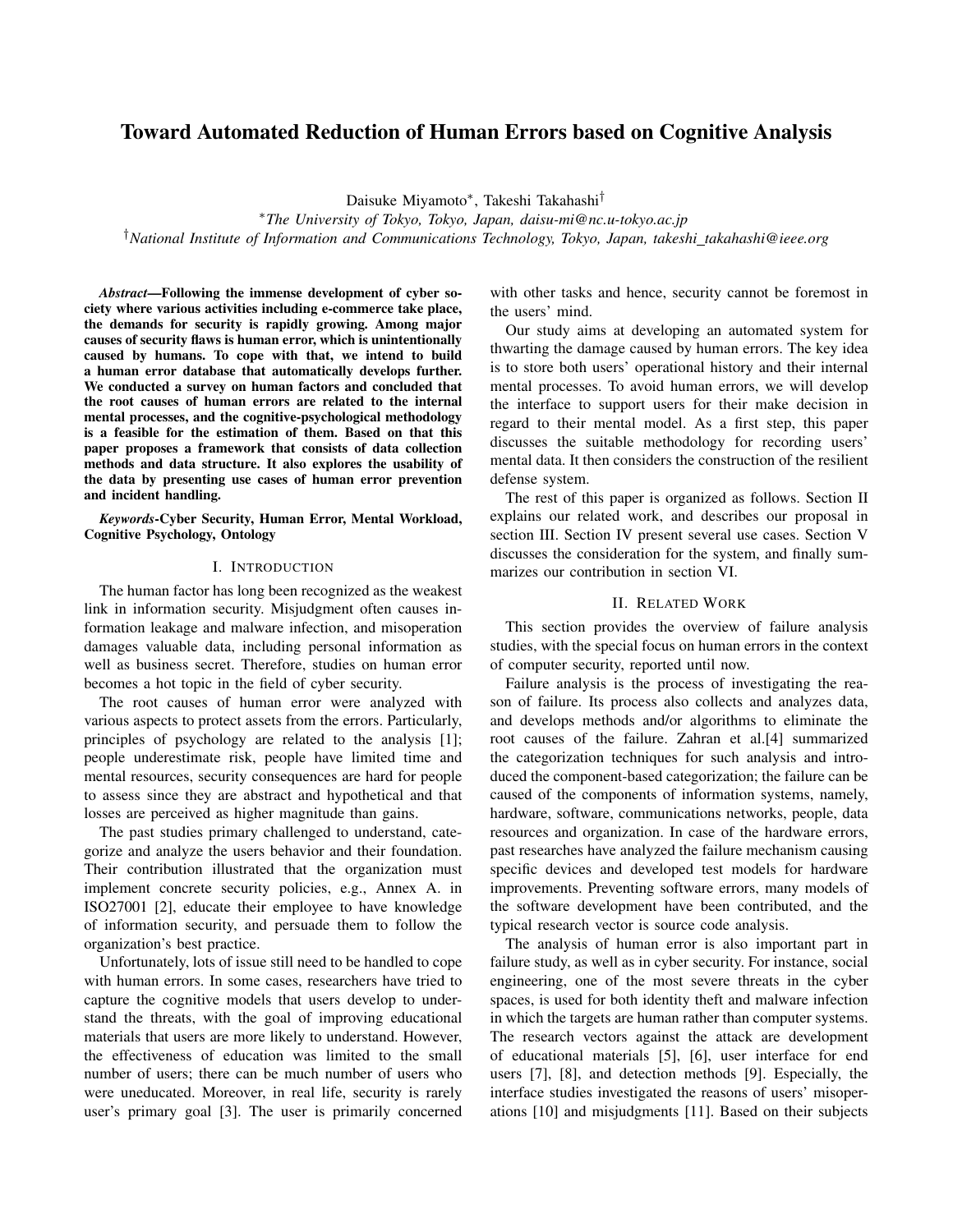experiments, they clarified the mental model of users and indicated the way for improving the user interfaces.

In the context of the people in enterprise, human factors were analyzed to mitigate risks in the organization. According to Hawkey et al. [12], [13], challenges of IT security managements were classified into technical factors, organizational factors, and human factors. They also introduced that the lack of security training and culture, the difference of perception of risks, and "communication", that is, security responsibilities interact and communicate with other stakeholders within the organization. To understand human behavioral model, Parkin et al. [14] showed five behavioral foundation, namely cultural, ethical, temporal, mindset, and capability difference. Based on the foundation, they developed ontology which aims at maintaining compliance with ISO27002 standard [15] while considering the security behaviors of individuals within the organization.

Alfawaz et al. [16] classified the characteristics of organizational subjects involved in these information security practices. They analyzed the participants' activities and categorized individual security behaviors into four modes, (i) Knowing-Doing mode, (ii) Knowing-Not doing mode, (iii) Not knowing-Doing mode and (iv) Not knowing-Not doing mode. Term "Knowing" means that the participants know the organization's requirements for information security of behavior and have security knowledge. "Doing" also means that they are doing the right behavior. The cases of (i) and (iv) said that the participants (do not) know the requirements and (do not) have the knowledge, therefore, they are (not) doing the right behavior. The example of the mode (ii) is that the participant is unaware of the requirements, but asks someone before taking certain actions. The mode (iii) is serious, that the participants do not perform the right behavior even they know the requirements. In the context of the study of misuse [17], the mode (i) was labeled as "accidental" and the mode (iii) was labeled as "intentional", that is, deliberate ignorance of rules. Aspect from the risk management [18], the non-compliant people may possess a limited understanding of the security threats, but are more motivated toward immediate performance gains and hence, circumvent security policies or refuse to follow the organization rule. In addition, IT saboteurs, who are malicious and their goal is to disrupt the system, are analyzed aspect from the insider IT risk management [19].

The earlier researches can be summarized that understanding both the personal knowledge and his/her internal mental processes is necessary for thwarting the impact of human error; the organizations should educate their employee to have enough knowledge of security risks, and also persuade the non-compliant employee. The most predominant methodology is the development of the educational materials in the former cases, the analysis of the human behavior in the latter cases.

### III. AUTOMATED MENTAL DATA COLLECTION

Our motivation is to store personal operation records, as well as their mental model, in the automated manner. The difficulty lies in the process of collecting data on human's internal mentality. Past researches tended to employ questionnaire to people, but there still remains concern for false return. To the view of this, the non-repudiable methods for data collection are desired. We summarize the requirements in section III-A and illustrate the collection method in section III-B.

# *A. Requirement*

To address the problem in collecting internal mental processes, this paper borrows three concept of the information security, namely confidentiality, integrity, and availability, for the description of our requirement.

# REQ 1: Confidentiality

Mental data typically includes personal information, which is essentially privacy sensitive. Thus the use and sharing of such data needs to be careful. Organizations thus need agreement on the use of such information with their employees. The range of such information sharing must be controlled; for instance, a person under unhealthy mental condition can be identified by the employee's section, division, department, or the organization following the employment contract. Organizations need to customize the rules for individual employee. Note that this issue is beyond the scope of this paper.

# REQ 2: Integrity

Regardless of the impact of the fear of negative evaluation, it can be naturally assumed that some of people will conceal their mistakes. In fact, disclosing mistakes often damage their own selfimage and professional standing. Instead of the questionnaire-based methods, the proposed mechanism needs to employ the behavioral observationbased methods that estimate the mental model as the root causes of the human error.

## REQ 3: Availability

The observation should employ the method which is easily applicable to people. It should not take much effort to start collecting data or disturb the handling of people during the tasks performance. Further more, people will not carry implants or needles or other devices which may hurt them in any way. The collected data also should be useful to analyze and hence, it should be formatted corresponding to the international standards.

### *B. Data collection*

Based on the requirements explained in Section III-A, we explored the method for collecting mental data. In the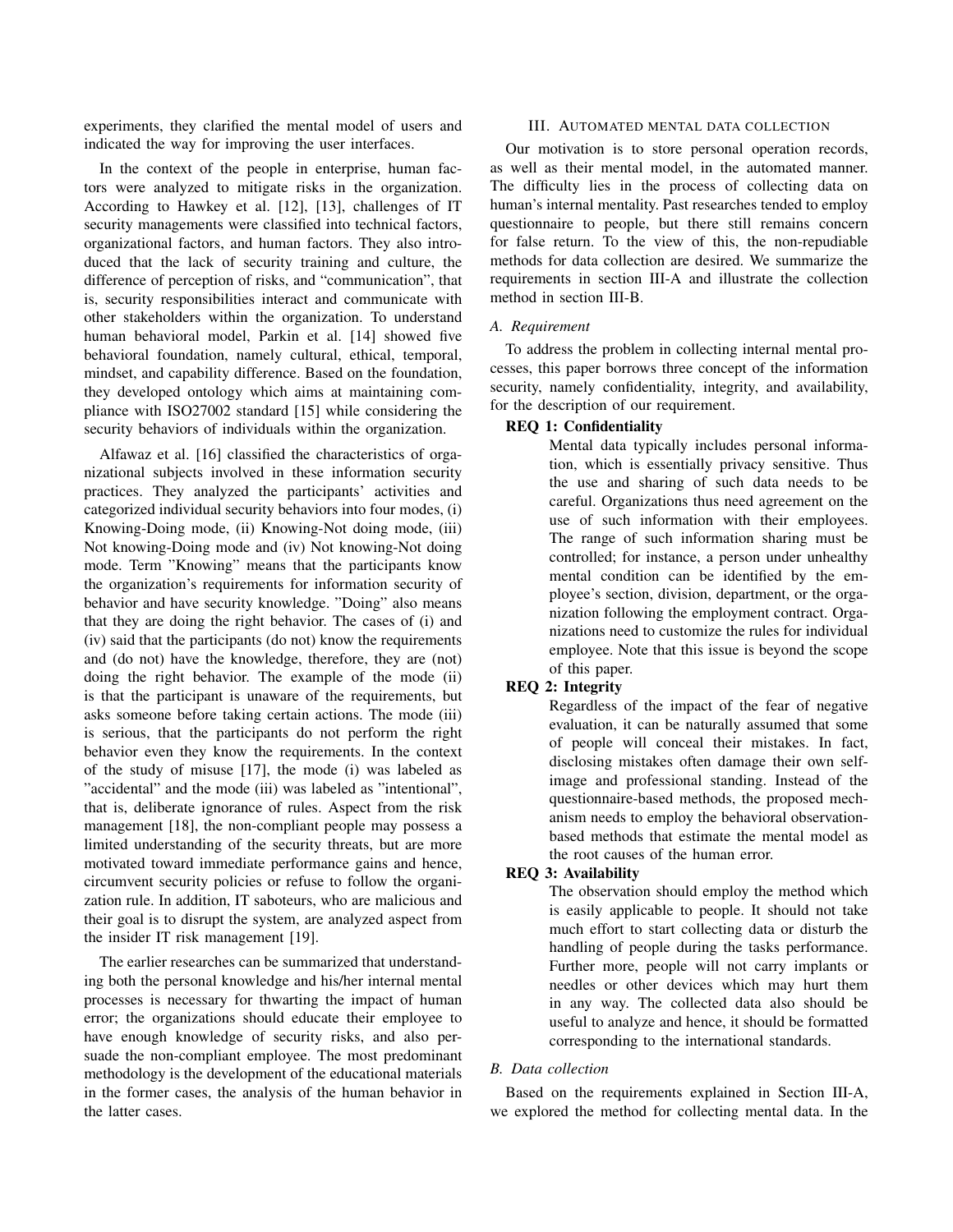

Figure 1. Cause-of-Failure map proposed by Hatamura (cited from [20])

context of cognitive psychology, it can be explored the internal mental processes by observation of human behavior. Herein, this paper introduces the following research domains that might be helpful for the observation.

#### Eye Movements

Research on experimental psychology has evidenced a strong link between eye movements and mental disorders [21], [22]. Leigh et al. [23] classified the eye movements into four categories – Saccades, Fixations, Smooth pursuit movements, and Vestibulo-ocular reflex. Generally, the saccadic eye movement changes with what they are seeing. In the context of mental model, it is reported that the mental rotation is suppressed during the movements [24], and that mental workload, which is the indicator of a person's mental/cognitive busyness, can be estimated with saccadic intrusions [25]. Note that the eye movements are linked with visual brain areas and hence, it does not reflect spatial relations in meta models [26].

# Facial Skin Temperature

Variation of facial skin temperature has received some attention as a physiological measure of mental status [27]–[29]. According to Genno et al. [30], their experiments showed that temperature change in nose area when subjects experienced sensations like stress and fatigue. Further more, the thermography, when combined with other modes of measurement provides a highly automated and flexible means to objectively evaluate workload [27].

Aside from the above methods, brain activity [31], skin conductivity [32], heart measure, and blood pressure [33] are feasible due to the sensitivity to workload changes, but they tend to require much obtrusiveness for people [34]. In regard to the availability, the non-intrusive methodology is necessary.

#### IV. UTILIZATION OF COLLECTED DATA

This section discusses the utilization of the collected data that consists of operational and metal data. In the field of psychology, some research employed the statistical techniques, e.g., machine learning and cluster analysis, to develop an automatic analysis of eye tracking data [35]. Aside from such data oriented analysis, our study may be able to utilize the correlation of the two distinct data. Within the scope of the cyber security, the following sections show several use cases.

# *A. Extension for Failure Knowledge Base*

The Failure Knowledge Base [20] is constructed by Hatamura et al, and mainly details failures made in the machinery, materials, chemical substance/chemical plant, and construction areas. There have been great responses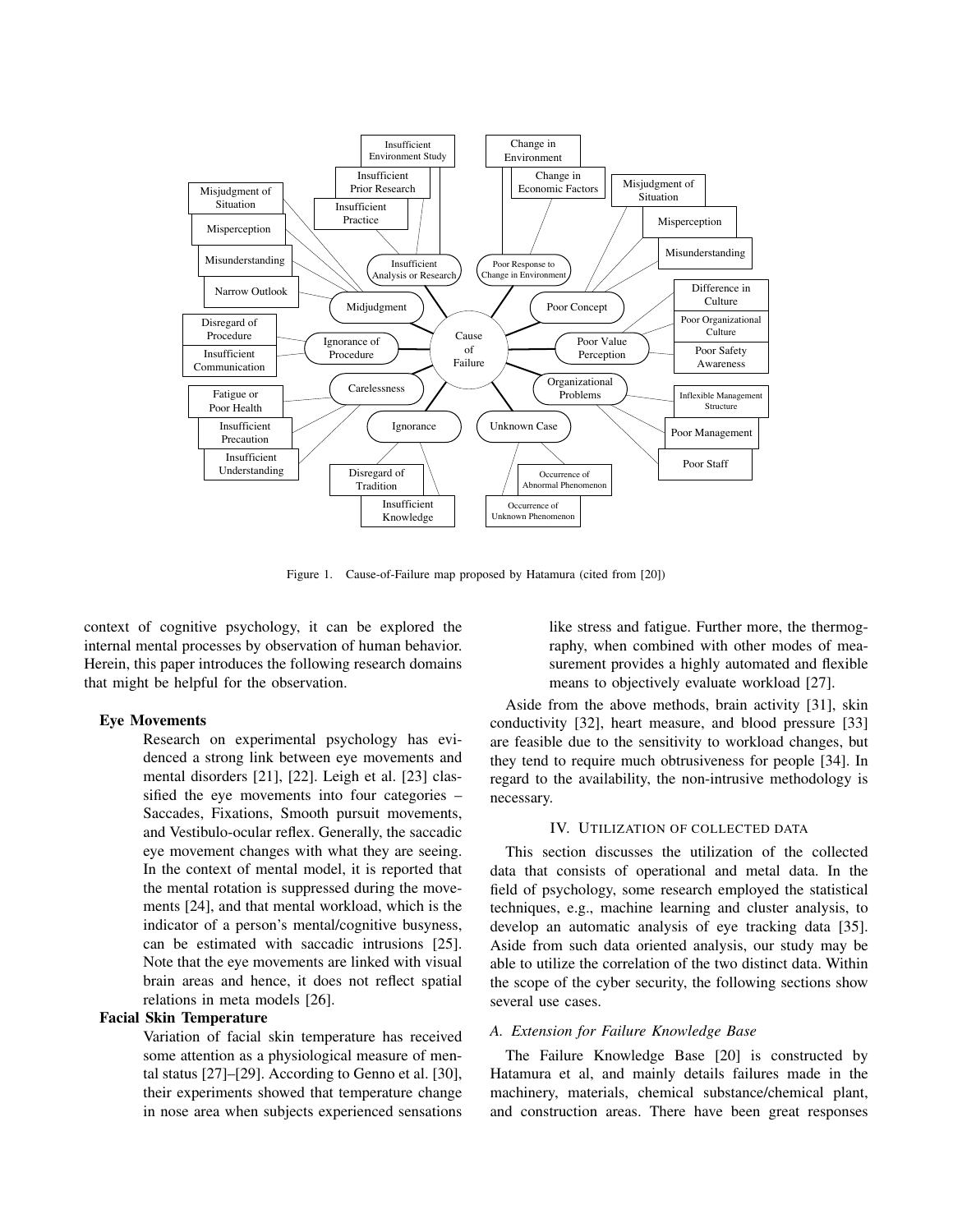```
<?xml version="1.0" encoding="UTF-8"?>
<xsd:schema targetNamespace="http://.../mentalinfo"
 xmlns:xsd="http://www.w3.org/2001/XMLSchema"
 xmlns:incident-mentalinfo="http://.../mentalinfo"
 xmlns:ai="http://scap.nist.gov/schema/asset-identific
ation/1.1"<xsd:complexType name="EmployeeType">
  <xsd:sequence maxOccurs="unbounded">
   <xsd:element ref="Name"/>
   <xsd:element ref="Organization"/>
  </xsd:sequence>
 </xsd:complexType>
 <xsd:complexType name="MentalType">
  <xsd:sequence maxOccurs="unbounded">
   <xsd:element ref="Saccadic"/>
   <xsd:element ref="Fixations"/>
   <xsd:element ref="Temperature"/>
  </xsd:sequence>
 </xsd:complexType>
 <xsd:complexType name="TargetAsset">
  <xsd:complexContent>
   <xsd:extension base="ai:it-asset-type"/>
  </xsd:complexContent>
 </xsd:complexType>
 <xsd:complexType name="Operation">
  <xsd:sequence maxOccurs="unbounded">
   <xsd:element name="Saccadic" type="xsd:boolean"/>
   <xsd:element name="Fixations" type="xsd:boolean"/>
<xsd:element name="Temperature" type="xsd:boolean"/>
  </xsd:sequence>
 </xsd:complexType>
</xsd:schema>
```
Figure 2. Preliminary schema for mental mode

from people not only in these areas, but also in the finance and insurance industries. Figure 1 summarizes the causes of failure, and shows that an individual has responsibility in the cases of Ignorance, Carelessness, Ignorance of Procedure, Misjudgment, and Insufficient Analysis or Research.

Our approach will extend this knowledge base by adding mental models in each record of the knowledge base. For instance, in the case of the "Careless", people cannot pay sufficient attention due to extreme busyness or poor physical condition. Provided the organization had such knowledge base and stored the mental model for each employee, it can realize the risk of human error when it has an employee whose mental mode is impaired. It then can notify the operation team before any incident is caused by the employee.

### *B. Incident Handling*

In general, cyber security operations consist of three domains: Incident Handling Domain (IHD), IT Asset Management Domain (ITAMD) and Knowledge Accumulation Domain (KAD) [36]. IHD detects and responds incidents occurred in cyber society. Their set of the investigation are called forensics, including monitoring incidents, computer events that composes the incidents, and attack behaviors caused by the incidents. ITAMD runs cyber security operations inside each user organization such as installing,

 $\sqrt{2\pi i}$ configuring, and managing IT assets in the organization. It covers both incident preventive operations and damage controlling operations in each organization. KAD researches cyber security-related information. Then it generates reusable knowledge for the other organizations and accumulates them.

> Since the basic of forensics is log analysis, ITAMD usually requires recording the operation history to the assets; such history reveals the unwanted changes in the assets. Recall that our approach stores the operational log, as well as the mental model. When IHD investigate the root causes, the mental data will give hints to identify human-error.

> For such incident handling, several international standards have been proposed [37]–[40]. Toward the development of cooperating these standards, preliminary schema for the mental model can be defined as shown in Figure 2. The set of the operator's identifier, the operational target (assets), and the mental data all of which can be described. Within the schema, the operators mental can be identified as anomaly or not. Comparing this scheme with using numeric variable instead of Boolean is our future work.

### V. DISCUSSION

✒ ✑ This section discusses the methodology for implementing our approach. This paper aims at developing automated systems for thwarting the damage caused by human errors, thus it showed how we will estimate the internal mental processes by collecting data based on the cognitive psychology. Hereafter, we describe our consideration for the implementation.

> We explored the research domains in which the damage caused by human error is rapidly growing, and found that the network operations, especially backbone network operations, could not overcome the effect of human factor. Several case studies [41], [42] pointed that a routing problem designation reflects errors with the configuration or interaction of routing protocols (BGP), and the predominant problems stem from human error and misconfiguration of equipment. The recent report also said that BGP incidents are generally caused by human error and configuration errors [43].

> Generally, network operators launch terminal application, login to some servers, and enter commands in which they often use command line interfaces. Due to that the context of the operation can be easily extracted by monitoring keyboard input events to the application, our system will collect both operation logs and mental data.

> Aside from the context of network operations, cyber security operations are also related to human errors. In particular, the modern attack vector called advanced persistent threat often attempts to deceive people to infect malware. The observation of the personal mentality is feasible to find when people deceived.

> In any contexts, toward the practical use, the indication of the risk might be considered. For convincing users to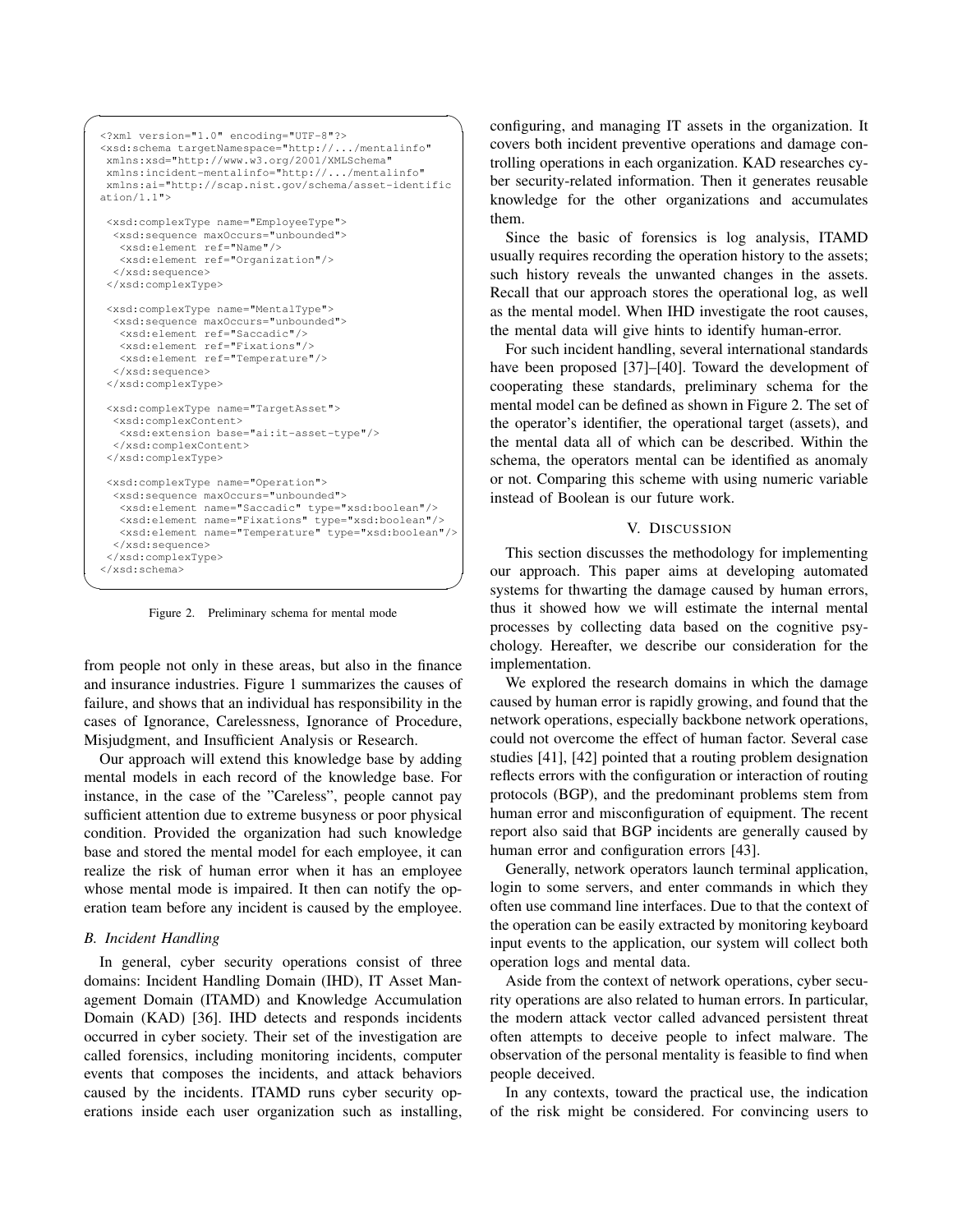understand the human errors, the risk should be indicated so that users can easily understand. There exist the area of visualization study, where assorted studies such as [44] are reported, and these techniques need to be incorporated.

Investigation of the individual difference about the mental process is also important work item. The difference of the skills, motivations, knowledge among people will affect our systems to reduce human errors. Thresholds for anomaly judgment should differ for each person. In regard to these points as well as the work items explained in section IV, we will design and implement our systems to thwart the damages caused of human error.

### VI. CONCLUSION

Everyone knows the phrase, "Don't drink and drive", which tells you that if you are drunk, never get behind the wheel. In a metaphorical sense, our approach is an installation of an alcohol analyzer to avoid drink-driving.

This paper introduced a framework that consists of data collection methods and data structure. Although it was difficult to completely eliminating the damage caused by human errors, our methodology aims at thwarting them in aspects from prevention and forensics. Based on our survey, this paper focused on estimating the internal mental processes as the root causes of the human error, and argued our future challenge based on the cognitive psychology.

This is merely a first step toward the establishment of a human error database that autonomously develops further, and various other schemes need to be incorporated. As a future work, we will implement its prototype and analyze its feasibility and clarify further issues.

#### **REFERENCES**

- [1] R. West, "The Psychology of Security," *Communications of the ACM*, vol. 51, pp. 34–41, 2008.
- [2] British Standards Institution, "ISO/IEC 27001:2005 Information Technology - Security Techniques - Information Security Management Systems – Requirements," 2005.
- [3] A. Whitten and J. D. Tygar, "Why Johnny Can't Encrypt," in *Proceedings of the 8th USENIX Security Symposium*, August 1999.
- [4] S. M. Zahran and G. H. Galal-Edeen, "A Categorization Technique for Resolving Information System Failures Reasons," *International Journal of Electrical and Computer Science*, vol. 12, no. 5, pp. 67–77, 2012.
- [5] S. Sheng, B. Magnien, P. Kumaraguru, A. Acquisti, L. F. Cranor, J. I. Hong, and E. Nunge, "Anti-Phishing Phil: the design and evaluation of a game that teaches people not to fall for phish," in *Proceedings of the 1st Symposium On Usable Privacy and Security*, Jul. 2007.
- [6] P. Kumaraguru, J. Cranshaw, A. Acquisti, L. F. Cranor, J. I. Hong, M. Ann, and T. Pham, "School of Phish: A real-World Evaluation of Anti-Phishing Training," in *Proceedings of the 5th Symposium On Usable Privacy and Security*, Jul. 2009.
- [7] R. Dhamija and J. D. Tygar, "The Battle Against Phishing: Dynamic Security Skins," in *Proceedings of the 1st Symposium On Usable Privacy and Security*, Jul. 2005.
- [8] Y. Oiwa, H. Takagi, H. Watanabe, and H. Suzuki, "PAKEbased Mutual HTTP Authentication for Preventing Phishing Attacks," in *Proceedings of the 17th World Wide Web Conference*, Apr. 2009.
- [9] G. Xiang, J. Hong, C. Rose, and L. Cranor, "CANTINA+: A Feature-Rich Machine Learning Framework for Detecting Phishing Web Sites," *ACM Transactions on Information and System Security*, vol. 14, pp. 21–28, 2011.
- [10] C. Birge, "Enhancing research into usable privacy and security," in *Proceedings of the 27th ACM international conference on Design of communication*, October 2009, pp. 221– 226.
- [11] F. Raja, K. Hawkey, and K. Beznosov, "Revealing hidden context: improving mental models of personal firewall users," in *Proceedings of the 5th Symposium on Usable Privacy and Security*, July 2009, pp. 1–12.
- [12] K. Hawkey, D. Botta, R. Werlinger, K. Muldner, A. Gagne, and K. Beznosov, "Human, Organizational, and Technological factors of IT security," in *Extended Abstracts on Human Factors in Computing Systems*, April 2008, pp. 3639–3644.
- [13] R. Werlinger, K. Hawkey, D. Botta, and K. Beznosov, "Security Practitioners in Context: Their Activities and Interactions with Other Stakeholders within Organizations," *International Journal of Human-Computer Studies*, vol. 67, pp. 584–606, 2009.
- [14] S. E. Parkin, A. van Moorsel, and R. Coles, "An information security ontology incorporating human-behavioural implications," in *Proceedings of the 2nd international conference on Security of information and networks*, October 2009, pp. 46– 55.
- [15] British Standards Institution, "ISO/IEC 27002:2005 Information Technology - Security Techniques - Code of Practice and Information Security Management," 2005.
- [16] S. Alfawaz, K. Nelson, and K. Mohannak, "Information security culture: a behaviour compliance conceptual framework," in *Proceedings of the 8th Australasian Conference on Information Security*, July 2010, pp. 47–55.
- [17] G. B. Magklaras and S. M. Furnell, "Insider Threat Prediction Tool: Evaluating the probability of IT misuse," *Computers and Security*, vol. 21, no. 1, pp. 62–73, 2002.
- [18] S. Vidyaraman, M. Chandrasekaran, and S. Upadhyaya, "Position: The User is the Enemy," in *Proceedings of the Workshop on New Security Paradigms*, September 2007, pp. 75–80.
- [19] S. R. Band, D. Cappelli, L. F. Fischer, A. P. Moore, E. D. Shaw, and R. F. Trzeciak, "Comparing insider it sabotage and espionage: A model-based analysis," Software Engineering Institute, CarnegieMellon University, Tech. Rep. CMU/SEI-2006-TR-026, December 2006.